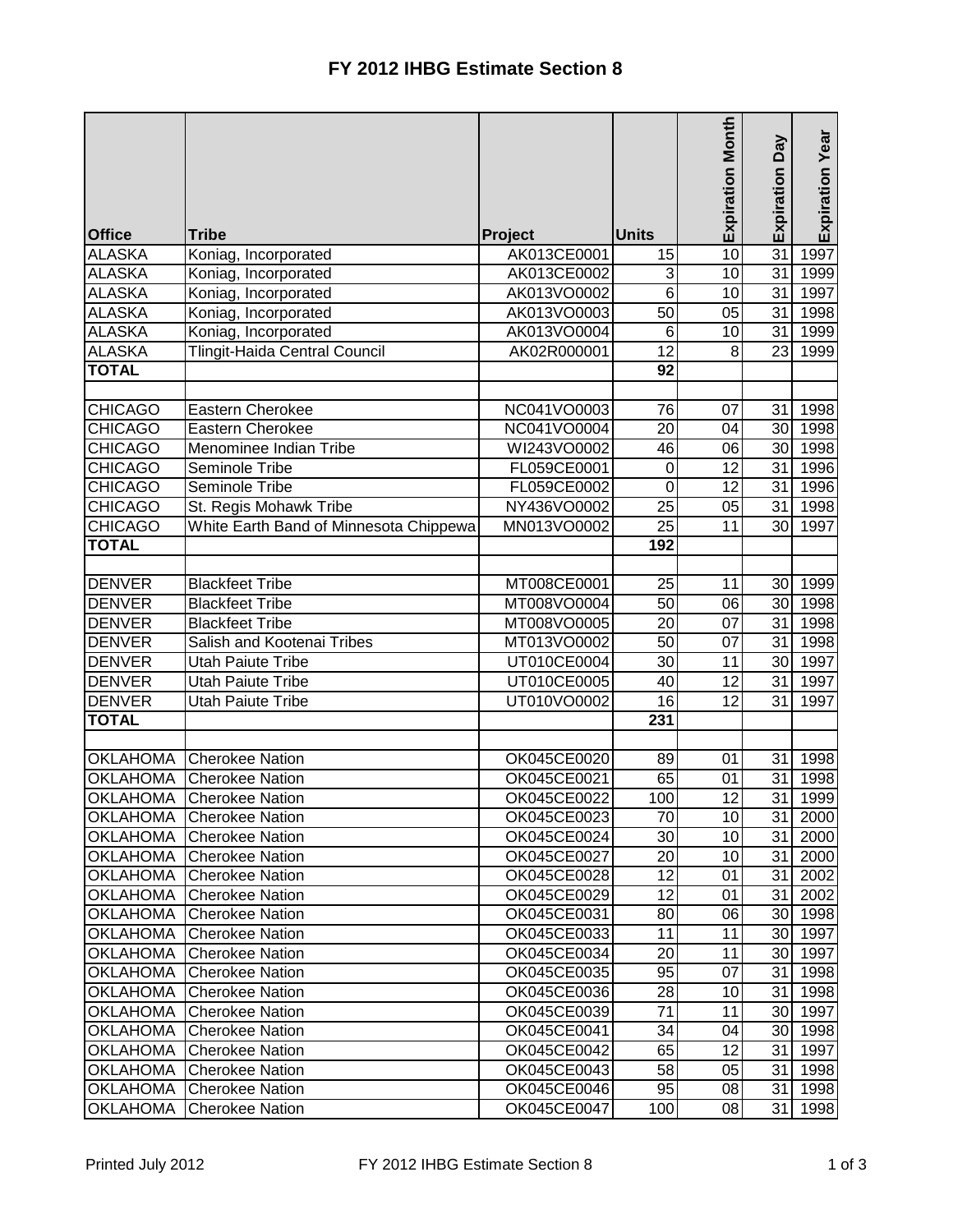|                    |                        |                |                 | <b>Expiration Month</b> | Veq             |                 |
|--------------------|------------------------|----------------|-----------------|-------------------------|-----------------|-----------------|
|                    |                        |                |                 |                         |                 | Expiration Year |
|                    |                        |                |                 |                         | Expiration      |                 |
|                    |                        |                |                 |                         |                 |                 |
| <b>Office</b>      | <b>Tribe</b>           | <b>Project</b> | Units           |                         |                 |                 |
| <b>OKLAHOMA</b>    | <b>Cherokee Nation</b> | OK045VO0001    | 4               | 06                      | 30              | 1999            |
| <b>OKLAHOMA</b>    | <b>Cherokee Nation</b> | OK045VO0002    | 29              | $\overline{12}$         | 31              | 1997            |
| <b>OKLAHOMA</b>    | <b>Cherokee Nation</b> | OK045VO0003    | 11              | 12                      | 31              | 1997            |
| <b>OKLAHOMA</b>    | <b>Cherokee Nation</b> | OK045VO0004    | 6               | 08                      | 31              | 1998            |
| <b>OKLAHOMA</b>    | <b>Cherokee Nation</b> | OK045VO0005    | 37              | 03                      | 31              | 1998            |
| <b>OKLAHOMA</b>    | <b>Cherokee Nation</b> | OK045VO0005    | 9               | 08                      | 31              | 1998            |
| <b>OKLAHOMA</b>    | <b>Cherokee Nation</b> | OK045VO0006    | 35              | 09                      | 30              | 2000            |
| <b>OKLAHOMA</b>    | <b>Cherokee Nation</b> | OK045VO0007    | 35              | 08                      | 31              | 1998            |
| <b>OKLAHOMA</b>    | <b>Cherokee Nation</b> | OK045VO0007    | $\overline{42}$ | 09                      | 30              | 2000            |
| <b>OKLAHOMA</b>    | <b>Cherokee Nation</b> | OK045VO0009    | 6               | 11                      | 30              | 1997            |
| <b>OKLAHOMA</b>    | <b>Cherokee Nation</b> | OK045VO0010    | 6               | 11                      | 30              | 1997            |
| <b>OKLAHOMA</b>    | <b>Cherokee Nation</b> | OK045VO0011    | 48              | 06                      | 30              | 1998            |
| <b>OKLAHOMA</b>    | <b>Cherokee Nation</b> | OK045VO0012    | 14              | 10                      | 31              | 1998            |
| <b>OKLAHOMA</b>    | <b>Cherokee Nation</b> | OK045VO0013    | 5               | 10                      | 31              | 1998            |
| <b>OKLAHOMA</b>    | Cherokee Nation        | OK045VO0014    | 46              | 12                      | 31              | 1999            |
| <b>OKLAHOMA</b>    | <b>Cherokee Nation</b> | OK045VO0015    | 10              | $\overline{12}$         | 31              | 1999            |
| <b>OKLAHOMA</b>    | <b>Cherokee Nation</b> | OK045VO0016    | 13              | 12                      | 31              | 1999            |
| <b>OKLAHOMA</b>    | <b>Cherokee Nation</b> | OK045VO0018    | 30              | 08                      | 31              | 1998            |
| <b>OKLAHOMA</b>    | <b>Cherokee Nation</b> | OK045VO0048    | 30              | 10                      | 31              | 1998            |
| <b>OKLAHOMA</b>    | Chickasaw              | OK047CE0021    | 12              | 01                      | 31              | 2002            |
| <b>OKLAHOMA</b>    | Chickasaw              | OK047CE0022    | 12              | 01                      | 31              | 2002            |
| <b>OKLAHOMA</b>    | Chickasaw              | OK047CE0023    | 21              | 01                      | 31              | 2003            |
| <b>OKLAHOMA</b>    | Chickasaw              | OK047CE0026    | 20              | 12                      | 31              | 1997            |
| <b>OKLAHOMA</b>    | Chickasaw              | OK047CE0031    | 5               | 11                      | 30              | 1997            |
| <b>OKLAHOMA</b>    | Chickasaw              | OK047CE0033    | 82              | 10                      | 31              | 1997            |
| <b>OKLAHOMA</b>    | Chickasaw              | OK047CE0034    | 48              | 06                      | 30              | 1998            |
| <b>OKLAHOMA</b>    | Chickasaw              | OK047CE0035    | 129             | 08                      | 31              | 1998            |
| <b>OKLAHOMA</b>    | Chickasaw              | OK047CE0036    | 15              | 08                      | 31              | 1998            |
| <b>OKLAHOMA</b>    | Chickasaw              | OK047CE0037    | 40              | 12                      | 31              | 1997            |
| OKLAHOMA Chickasaw |                        | OK047CE0039    | 4               | 08                      |                 | 31 1998         |
| <b>OKLAHOMA</b>    | Chickasaw              | OK047VO0008    | $\overline{7}$  | 12                      | 31              | 1997            |
| <b>OKLAHOMA</b>    | Chickasaw              | OK047VO0009    | 7               | 12                      | 31              | 1997            |
| <b>OKLAHOMA</b>    | Chickasaw              | OK047VO0010    | 6               | 12                      | 31              | 1997            |
| <b>OKLAHOMA</b>    | Chickasaw              | OK047VO0011    | 20              | 02                      |                 | 28 1998         |
| <b>OKLAHOMA</b>    | Chickasaw              | OK047VO0012    | 5               | 11                      | 30 <sup>1</sup> | 1997            |
| <b>OKLAHOMA</b>    | Chickasaw              | OK047VO0013    | 4               | 11                      |                 | 30 1997         |
| <b>OKLAHOMA</b>    | Chickasaw              | OK047VO0014    | 4               | 11                      |                 | 30 1997         |
| <b>OKLAHOMA</b>    | Chickasaw              | OK047VO0015    | 3               | 11                      |                 | 30 1997         |
| <b>OKLAHOMA</b>    | Chickasaw              | OK047VO0016    | 5               | 11                      |                 | 30 1997         |
| <b>OKLAHOMA</b>    | Chickasaw              | OK047VO0017    | 63              | 06                      |                 | 30 1998         |
| <b>OKLAHOMA</b>    | Chickasaw              | OK047VO0018    | 60              | 06                      |                 | 30 1998         |
| <b>OKLAHOMA</b>    | <b>Choctaw Nation</b>  | OK049CE0006    | 25              | 08                      |                 | 31   1998       |
| <b>OKLAHOMA</b>    | <b>Choctaw Nation</b>  | OK049CE0009    | 14              | 02                      |                 | 28 2002         |
| <b>OKLAHOMA</b>    | <b>Choctaw Nation</b>  | OK049CE0010    | 10              | 02                      | 28              | 2002            |
| <b>OKLAHOMA</b>    | <b>Choctaw Nation</b>  | OK049CE0011    | 96              | 11                      | 30              | 1997            |